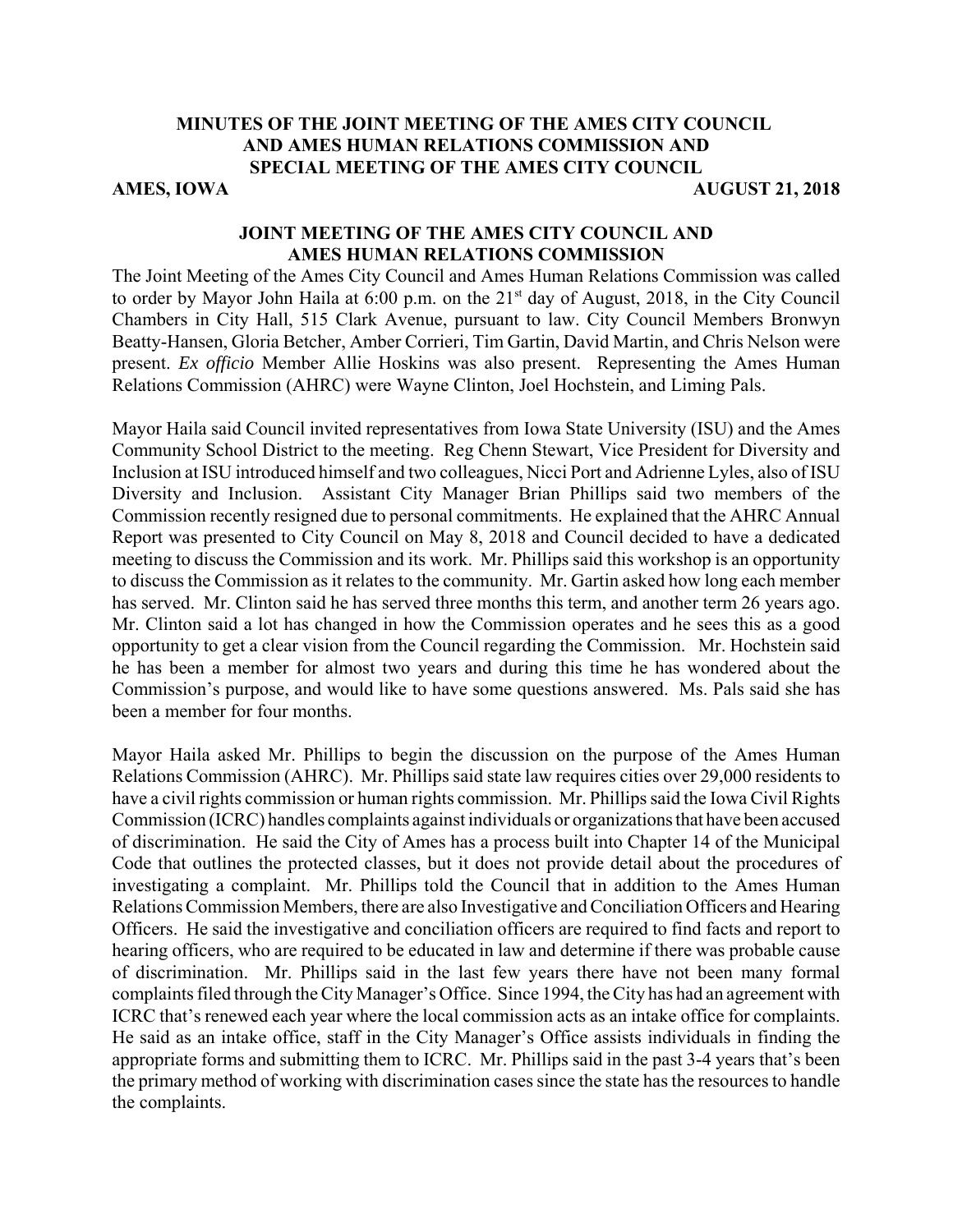Mayor Haila said no additional nominations have been made for Investigative and Conciliation Officers and Hearing Officers because those officers have not been actively meeting for some time. He said it is not required by law to have those additional officers. He said input is needed from City Council. Mr. Phillips said the agreement with ICRC formalizes the process that has been in place since about 1994 where if local officers are not available, the case is referred to the state. In the recent past all complaints have been sent to state because of the low number of inquiries locally. He said there are about 3-4 times per year that he has assisted someone with filing a discrimination report with ICRC.

Mr. Phillips said there are 26 local commissions in Iowa and 12 of them send complaints directly to ICRC. He said state law requires a commission but doesn't require local investigation. If a case is investigated by the state it will be investigated according to state law, but if a case is investigated locally, stricter guidelines could be enforced than the state law. If the City desired to enforce stricter laws, there would need to be an investment in the training, process, and appointing those positions and then management of that process. He said there are tradeoffs with either scenario. Mayor Haila asked for an example. Ms. Port said state law recognizes gender identity but does not recognize gender expression. Mr. Martin said an ordinance would need to be created if the City desired to add protections. The group concurred.

Ames Community School District (ACSD) Superintendent Jenny Risner, ACSD Human Resources Director Lisa Negus, and ACSD Director of Student Services Anthony Jones entered the meeting.

Mr. Clinton wondered if the number of local complaints is so low because people don't believe complaints are locally investigated. He said he frequently hears of incidents that could discrimination but those events are not brought forth for investigation. He said it's great there is a low number of cases, but he's concerned there are feelings and attitudes out there making people reluctant to come forward and if so, he wonders the community could be educated on the resources available. Mr. Clinton said part of the goal is education and outreach. Ms. Corrieri said when she was on the Commission there was an anonymous bias incident form for situations that were not going to result in a formal complaint, but could be used for reporting and tracking reasons. She said there were technological issues with the form so it was discontinued. She said from her experience on the Commission, it's very difficult for local volunteers without special training to effectively investigate complex cases. She said for those not comfortable filing official reports, maybe another reporting mechanism could be used. Mr. Phillips said he will look into the form. Ms. Corrieri said the things that came in were good for starting discussions with retail establishments, neighbors, etc. Mr. Hochstein asked for an example. Ms. Corrieri said there was a form submitted regarding an offensive lawn ornament, and a commission member was able to talk with the homeowner to educate them on the reasons the ornament was offensive. She said the form was more of a way to foster conversation instead of being a formal reporting mechanism.

Mr. Gartin asked about the number of complaints investigated by the state in the last five years. Mr. Phillips said about 24 cases per year are reported to the state for the Ames area. Mr. Gartin said that is a higher number than he expected, and said if this was taken on locally it would be quite a task. Mr. Phillips said if the complaint comes to the City first, there would be an idea of the case being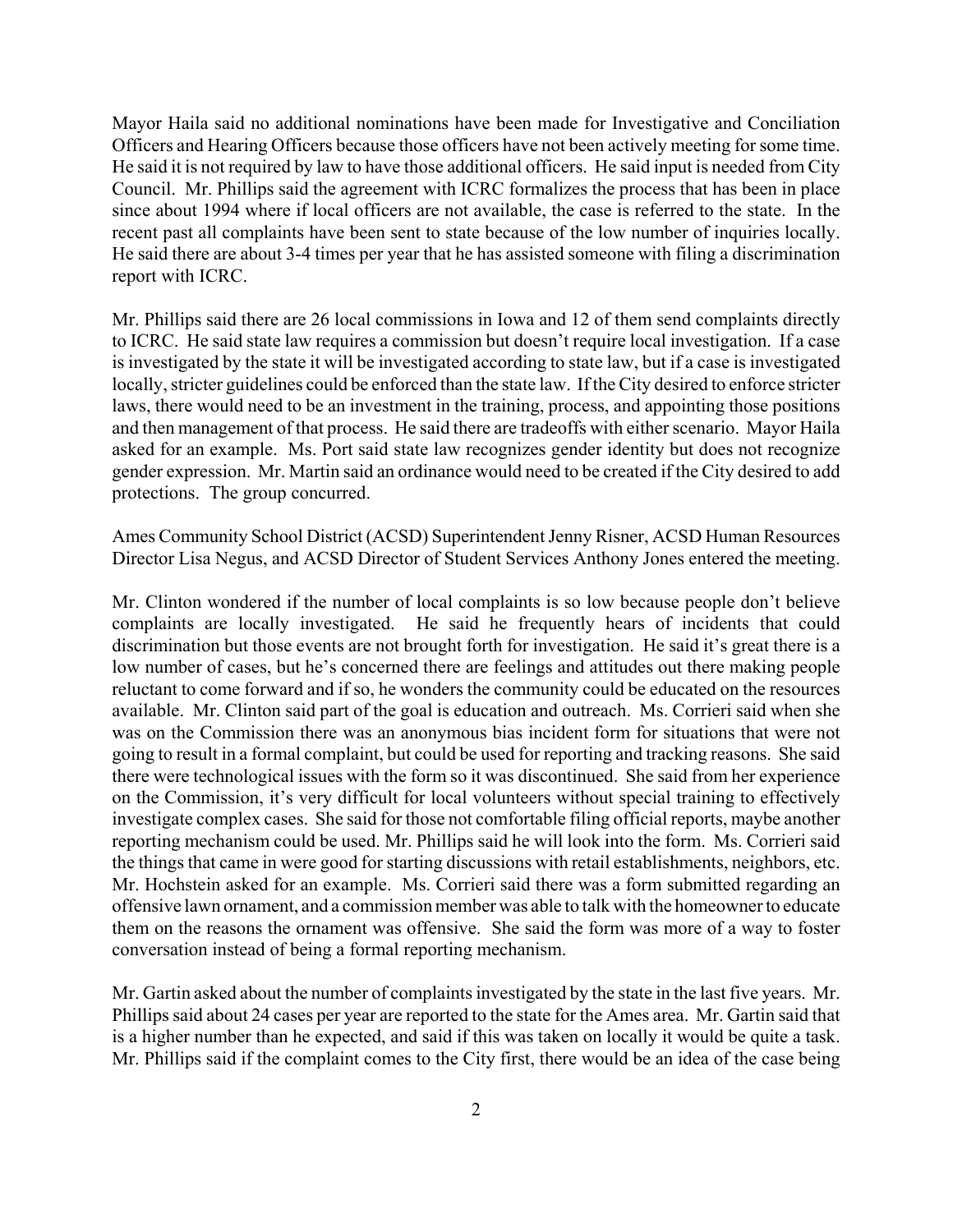filed, but if not then the City wouldn't know about the case until the report comes out. Mr. Gartin said it would be helpful to know the areas of concern for Ames. Mr. Hochstein said the 2017 Annual Report included five cases based on housing, three on race, one on physical disability and one on mental disability. He said the rest were based on employment on the basis of age, color, religion and disability. Mr. Gartin said these numbers show the need for the Commission even if the Commission does not investigate locally. He said he hopes the Council can provide direction for the AHRC.

Mayor Haila asked if Council would like the cases to continue to be referred to ICRC. He also asked if, as the City become aware of them, AHRC could be proactive through education and advocacy. Mayor Haila said if the officer positions remain in place that is fine, but he doesn't want to waste time if the group will not meet. He said if Council wants to make some changes, Council could look at eliminating the Hearing Officers and the Investigative and Conciliation Officers. Mr. Phillips said the officers don't meet regularly. Ms. Corrieri said if a complaint is received, a commission member and an officer would be assigned to investigate. Mr. Phillips said of the four officers, only one has been called upon to work on a case in the last two years. Mr. Martin said Council can't expect everyone to know where to go if a complaint needs reported, and asked if the person can start with the City of Ames. Mr. Phillips said if an incident is reported, City staff would assist the customer in getting the report with ICRC started. Mr. Martin said if the information does not deem a full investigation, it would still be nice to know what happened for informational purposes. Mr. Phillips said that discussion couldn't take place with the Commission regarding the case if the investigation isn't local. It was discussed that the Commission would still be accessible to the community for education and working through some of these issues. Mayor Haila said the Council doesn't want to avoid complaints, but rather make sure the complaints are investigated in the best possible way.

Mr. Hochstein said he prefers a local investigatory option because the City could go above and beyond what the state law requires. He said that the person working on the investigation would need to be someone that has been trained, and he feels that's a lot to ask of a volunteer. Mr. Clinton asked if that person would need to be tied to City staff, or be someone that has some understanding of the legal process and wants to work with AHRC to address the complaint. He said that he likes that idea, but not sure it's doable.

Mayor Haila asked Mr. Stewart for imput. Mr. Stewart said he itemized four things: 1) The Campus Climate Survey is complete and it reports on peoples' experiences living in Ames. Mr. Gartin asked if there was anything from that survey he could share. Mr. Stewart said the respondents are affiliated with ISU, and are reflecting the conversations being had tonight regarding those that don't feel accepted and those that want to belong in a community. He said the work that is being done cannot completely be framed in the negative. 2) He said he reviewed the mission of the Commission before the meeting. He said the Commission has been functioning since 1974 and needs updated for a more contemporary set of conversations, of which the investigative work can be a component. Mr. Stewart said ISU has separated advocacy, which consists of programming and forward thinking, and compliance and investigative work. Both teams work in the same space but the responsibilities are purposefully separated. Mr. Stewart said AHRC is moving toward compliance but the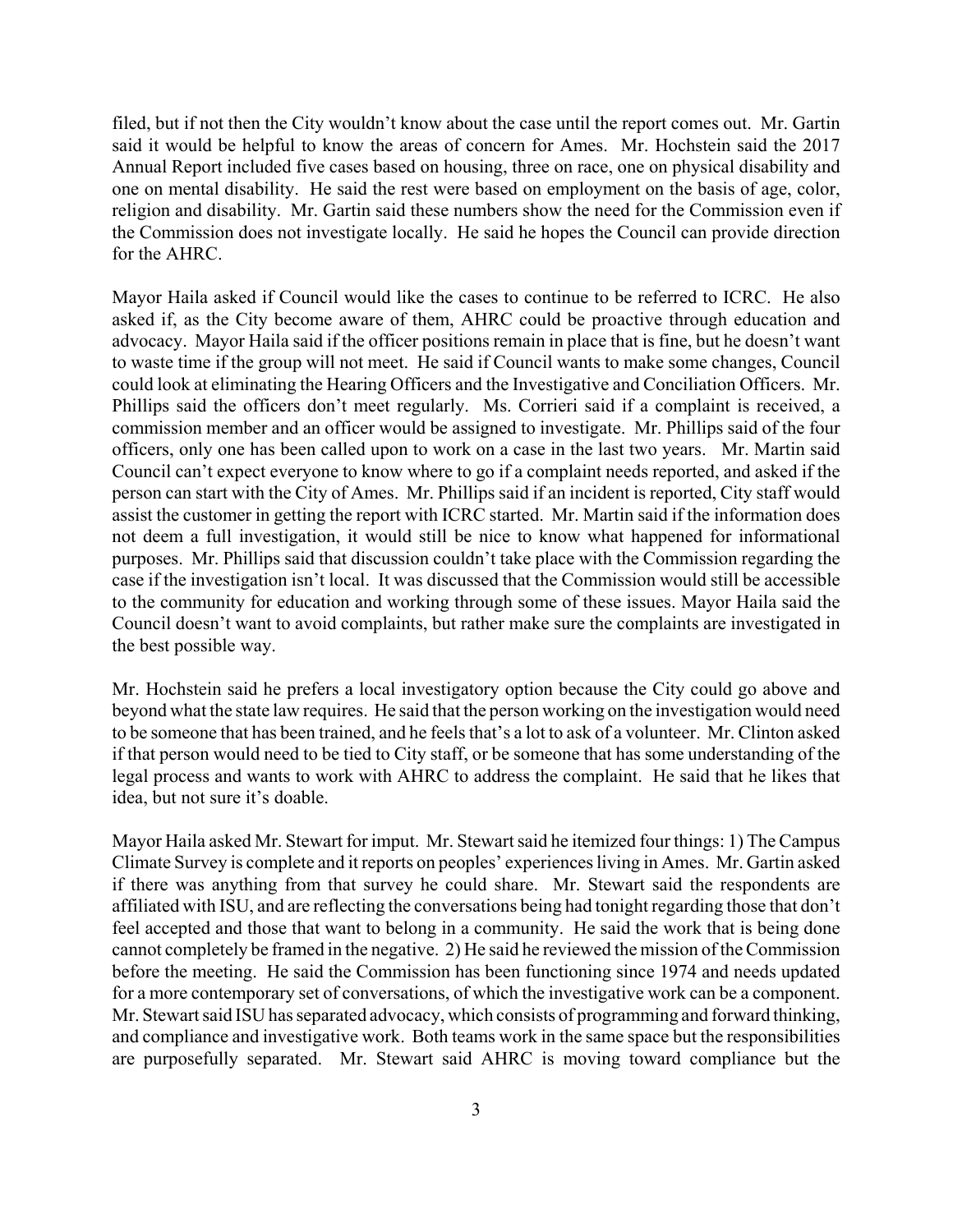discussions are being had about advocacy, so that is a conversation that needs to be had, as those are done differently. 3) Over the past year and a half ISU has implemented the Campus Climate Response Team to receive information on incidents and behaviors. The information received is dispatched out to support units on campus. Mr. Stewart said he would be glad to share more information about this team and how it works. Mr. Stewart said he hopes the conversation moves toward the affirmative in building an inclusive community and using AHRC to do that instead of focusing on investigative work, as he doesn't believe local investigators should be tasked with that responsibility from a liability standpoint.

Ms. Betcher said she's not comfortable with volunteers doing the investigations because they are well-meaning, but not an experts. Discussion ensued on doing the investigations locally. Mr. Gartin asked about level of expertise. Ms. Betcher said the effectiveness of someone with training is different than the focus and ability of someone doing it without training. She said those that are well-meaning are not the most effective.

ISU Associate Director of Equal Opportunity Adrienne Lyles said in her role she does conduct investigations of faculty, staff, and students. She said expertise is very important. Ms. Lyles said she is also an attorney, and it is very important that the investigators know what questions to ask, who to ask the questions of, and how to assess the landscape. She said implicit bias plays a very important role as well as trust, reciprocity, and knowledge of different types of bias. Ms. Lyles said it's a laborious endeavor to conduct an impartial investigation.

ACSD Human Resources Director Lisa Negus said implicit bias is a big part of investigations, and there is a great need for problem solving and conversations that can prevent situations from escalating. Ms. Negus said she has conducted two formal investigations that were very in depth and time consuming, and conducting a similar investigation would be very challenging with many relationships throughout the community. She said the ACSD Board policy is significantly outdated and will be updated in the near future. Current policy states that a local administrator will do the beginning investigative work, but she doesn't believe that is the best scenario, but rather having a person not so close to the area for investigative work would be best. Ms. Negus said she works mainly with staff, and there is a very strong need for feeling safe and confidence that they will not be retaliated against. Mayor Haila asked about the investigation she performed. Ms. Negus said she closely coached an administrator through the process.

Council Member Beatty-Hansen said until the law does go above and beyond the state's, it seems cleaner to send cases to the ICRC.

Moved by Beatty-Hansen, seconded by Gartin, to adopt a procedure to refer complaints to the Iowa Civil Rights Commission, and amend the ordinance to eliminate the Ames Human Relations Commission Hearing Officers and Investigative and Conciliation Officers.

Mr. Martin said if in the future the Ordinance would need amended to go beyond state laws, those officers could then be appointed. Mr. Hochstein said if there's potential to bring those officers back, maybe they shouldn't be eliminated. Mr. Martin said it makes sense to eliminate the officers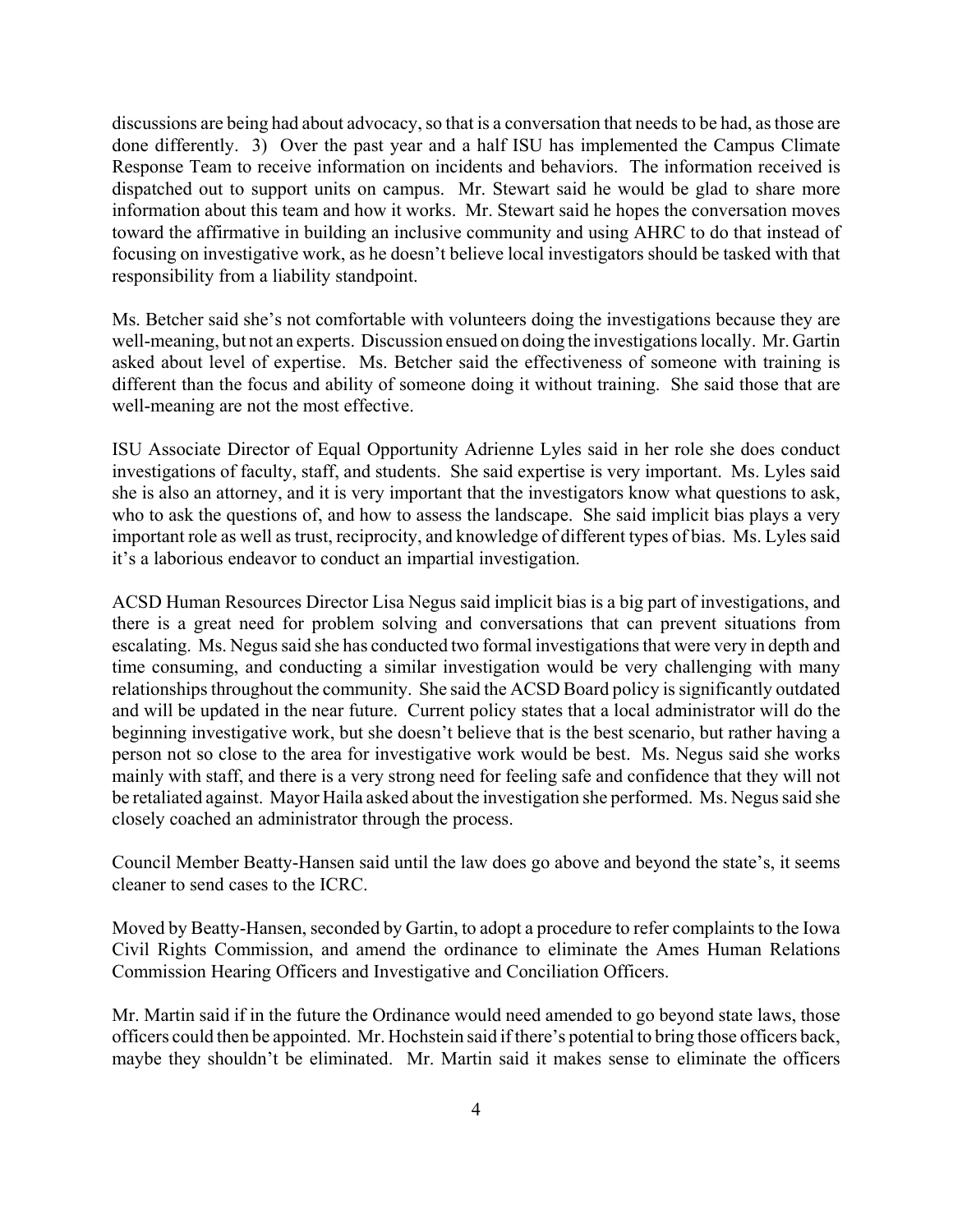because the positions are empty and because of the conversation on expertise being very important for the investigations. Mr. Hochstein said that reappointment of those positions would be done when and if the City of Ames wants to go above and beyond the state's protected classes. Mr. Martin concurred.

Vote on Motion: 6-0. Motion approved unanimously.

Ms. Beatty-Hansen asked for thoughts on the mission statement being outdated. Mr. Hochstein said the ordinance is old, and asked what concepts the Council believes a 2018 vision for this Commission would look like. Ms. Betcher asked Commission members how they would wish to be involved and said the Commission should be charged with investigating how a modern commission operates. Ms. Beatty-Hansen said education and advocacy are what she believes should be the focus of the Commission when investigations are no longer a part.

Council Member Gartin said it starts with a period of listening and processing information such as the Campus Climate Survey as discussed by Mr. Stewart. He said Commission members and Council need to listen to the people and see where the concerns are. He said he recently learned at a NAACP event that a student from Georgia felt so alone and lost here and when he asked what would make a difference, a conversation was started about host families connecting with students a couple times a month. He said he'd like to explore things like that with AHRC. Mr. Clinton said he prides himself in being in tune with others, and every time he learns from others' experiences, he realizes how much he doesn't know. He said he is very comfortable with having opportunities to help others, as he is invested in this community.

Mayor Haila said the charge to AHRC the next few months is to meet with other entities to get information, process it, and look into making changes to the ordinance. He said the Chamber is hosting a meeting on October 31 at 7:30 p.m. to build on conversations in the community.

Ms. Betcher said a recommendation received at the National Leagues of Cities on racial equity was that communities establish an Equity Action Plan. She said examples are available, and the Commission could look at those to see what is available. Ms. Betcher also suggested more events should take the City to campus. She said that AHRC should assess what the next action should be, and hopes that ideas arise out of the research. Mr. Gartin said special credit needs given to the Ames Police Department in their work toward what it means to be racially sensitive. He also said several of the area churches are very involved in racial relations.

Ms. Betcher asked about the event Mr. Clinton attended. It was discussed that *Race: The Power of an Illusion* was a documentary shown on PBS. Ms. Betcher said it promotes very good discussion.

Mayor Haila asked if Council would want to give a period of time for the Commission to reach out and do some research.

Mr. Hochstein asked about the Commission serving as an advisory to the Council. He said he's curious how it would work best to serve in that capacity. Ms. Betcher said the Commission is doing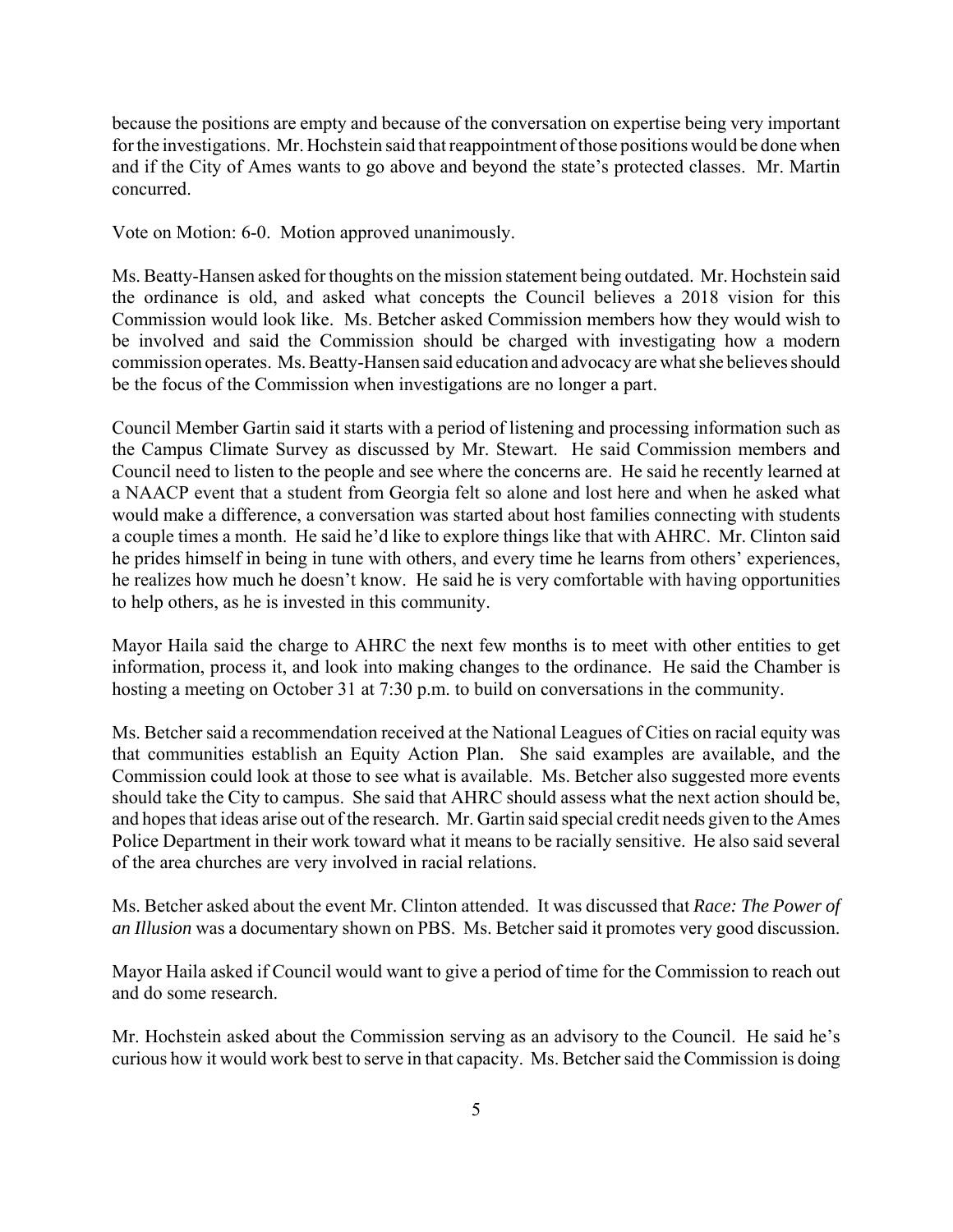it the right way by providing updates and reaching out. Discussion ensued on scorecards that have been provided in the past. It was discussed that the Municipal Equality Index score is discussed periodically. Mr. Hochstein asked if those scores are helpful to the Council. It was discussed that the Council believes those scores are helpful to see when the Commission receives them. Mr. Gartin said he is more concerned about the Campus Climate Survey because that is getting the pulse of the people that are here.

Mr. Hochstein said local surveys will be mirror the national conversations. Mr. Gartin said he feels like a lot of people would be surprised by what is learned through local surveys and conversations. Mr. Hochstein said in addition to students, he'd like to know about community members' experiences in Ames. Mayor Haila said there are many ways to gather information on the community.

Moved by Betcher, seconded by Gartin, that AHRC review data available including the Campus Climate Survey, Municipal Equality Indexes, and other available data; interact with ISU, ACSD, and any others well-positioned to give input on diversity, inclusion, and equity in the community in order to recommend action items and changes to the Ordinance. Vote on Motion: 6-0. Motion carried unanimously.

Ms. Betcher said she hopes the synergy sensed on campus and in the community will push the community forward in a positive way. Mr. Gartin said he was thrilled to see that ACSD received the distinction of #1 in the state, and Ames High School #1 in the state.

#### **COMMISSION/ COUNCIL COMMENTS:**

AHRC Member Clinton said including the different partners was valuable, and communication is key to changing minds and getting responsiveness.

Council Member Betcher said at the City Council retreat they learned that Ames Pridefest is coming up. She said showing up and being present at events for solidarity is a good thing. Pridefest will be September 29, 2018 on Douglas Avenue.

Council Member Gartin thanked everyone for coming.

### **ADJOURNMENT:**

Moved by Nelson to adjourn at 7:27 p.m.

#### **SPECIAL CITY COUNCIL MEETING**

The Special Meeting of the Ames City Council was called to order by Mayor John Haila at 7:33 p.m. on the 21<sup>st</sup> day of August, 2018, in the City Council Chambers in City Hall, 515 Clark Avenue. Council Members Bronwyn Beatty-Hansen, Gloria Betcher, Amber Corrieri, Tim Gartin, David Martin, and Chris Nelson were present. *Ex officio* Member Allie Hoskins was also present.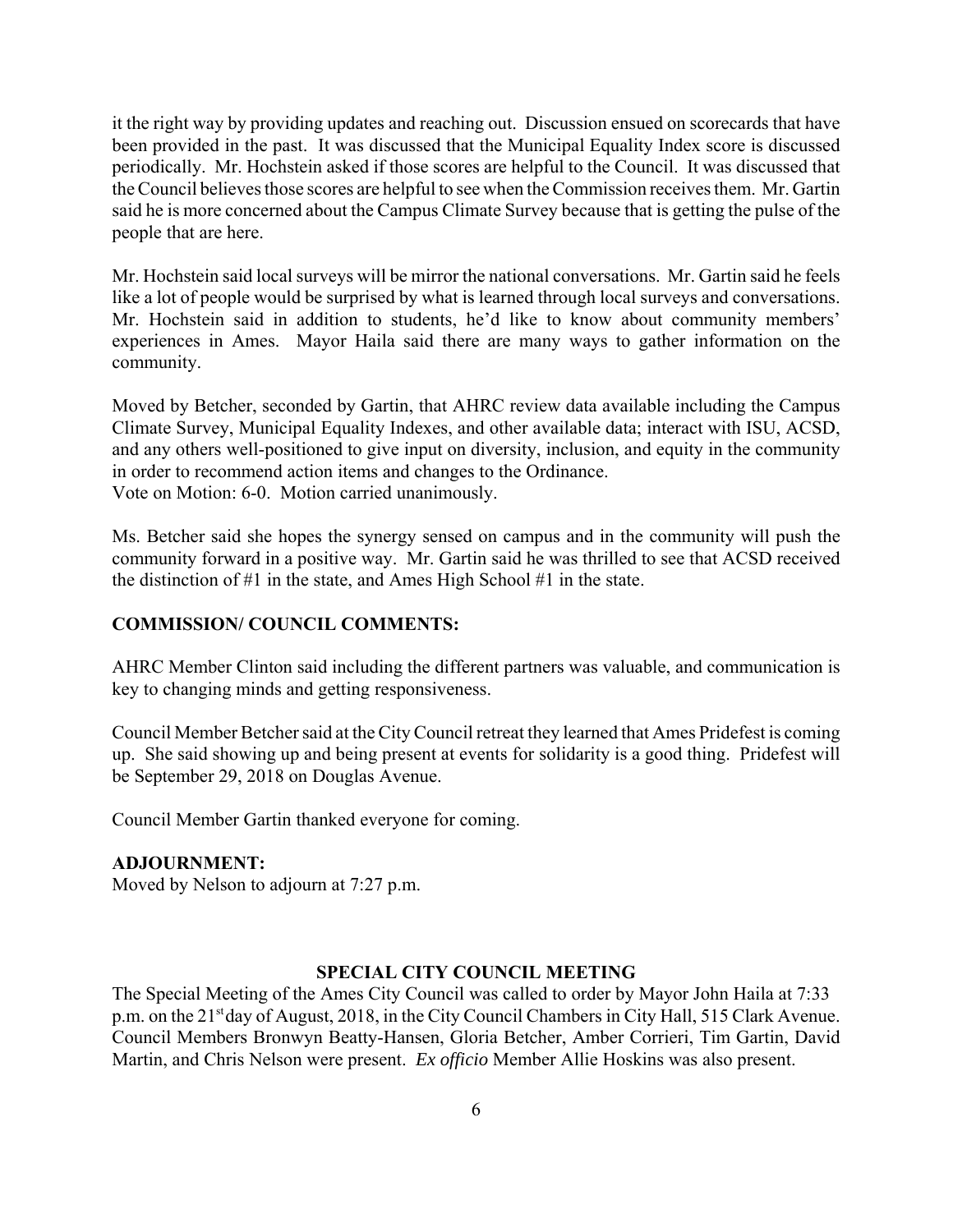Mayor Haila said Municipal Engineer Tracy Warner would present and questions could follow.

**WORKSHOP ON WATERSHED MANAGEMENT:** Ms. Warner desired to recognize the work that Assistant City Manager Bob Kindred has done with watersheds over the years. Ms. Warner introduced Prairie Rivers of Iowa Watershed Coordinator Kayla Bergman and Prairie Rivers of Iowa Executive Director Penny Brown Huber, as well as Water and Pollution Control Director John Dunn and Water and Pollution Control Assistant Director Christina Murphy. Ms. Warner told the Council that in 2012 the City was a founding member of the 28E agreement that established the Squaw Creek Watershed Management Authority to reduce riverine flooding, improve water quality, and educate residents. She said in 2006 a stream assessment was completed, then flooding occurred in 2008 and 2010, and then stream conditions were again reviewed in 2011 to account for additional erosion. Ms. Warner said to increase stream health similar approaches are used to both stabilize streambanks and reduce nutrient loads, and said increased stream health leads to stabilized conveyance and habitats.

Ms. Bergman told the Council that Prairie Rivers of Iowa works on a few projects statewide, and one of those is the watersheds program. Ms. Bergman showed a map of the watersheds in Iowa, and showed the Skunk River Watershed that empties into the Mississippi River in Burlington, Iowa. She said the watersheds that Prairie Rivers of Iowa is working on are the Squaw Creek Watershed and the Headwaters of the South Skunk River Watershed, which comes through Ames and create the beginning of the Skunk River Watershed. Ms. Bergman reviewed the history of the work, and said Prairie Rivers of Iowa was appointed the Watershed Management Agent by Story County Supervisors in Spring 2018.

Ms. Bergman said a 41% reduction in Nitrogen and a 29% reduction in Phosphorus are the goals in Iowa. She reviewed work that has been done in the Squaw Creek Watershed including cover crops, no-till and strip-till, and denitrifying bioreactors. She said there are 16 sub-watersheds coming into the Squaw Creek Watershed. Ms. Beatty-Hansen asked how long bioreactors last. Ms. Bergman said about 15 years. Water quality monitoring numbers were shown for nitrate, phosphorus, and E. coli. Mr. Gartin asked about the E. coli numbers. Discussion ensued. Ms. Betcher asked if the high levels are due in part to the flooding. Ms. Bergman concurred.

Ms. Bergman said education and outreach to the general community is very important and publications, videos, social media, mailings, and events are all part of the outreach. Ms. Bergman said Prairie Rivers of Iowa will continue to implement practices and education in the Squaw Creek Watershed, work directly with a subgroup of landowners, work on the management plan for Headwaters of South Skunk River Watershed, utilize the recently published Story County Watershed Assessment, and continue to bring strong local and national partners to our work in the South Skunk River Watershed.

Water and Pollution Control Director John Dunn said the purpose of the Nutrient Reduction Feasibility Study is to determine the most appropriate, cost-effective means of meeting the Iowa Nutrient Reduction Strategy's goals for Point Source. He said the goal for the Point Source program is a 45% reduction in the total number of pounds of Nitrogen and Phosphorus exiting the state in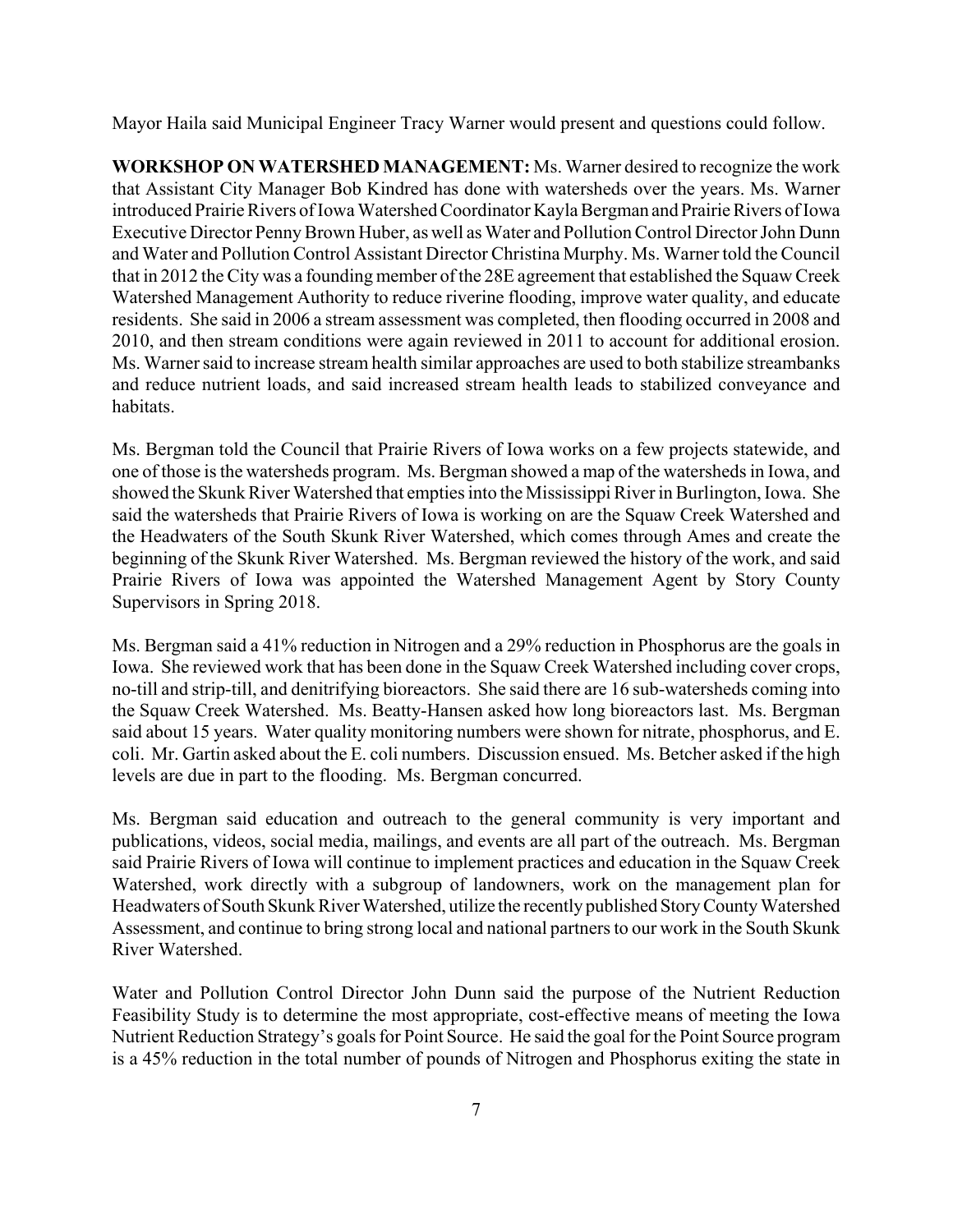rivers and streams. He said the DNR has implemented a technology-based standard based on biological nutrient removal. Mr. Dunn said the Water Pollution Control Facility currently removes 684 pounds of Total Nitrogen and 47 pounds of Total Phosphorus. To meet the Nutrient Reduction Strategy, the Facility would need to remove an additional 541 pounds of Total Nitrogen and 136 pounds of Total Phosphorus.

Mr. Dunn said there's no way the facility can meet the entire goal for the watershed itself, but is a very important piece. He said the system in place is very good at removing the nutrients that it's built to remove but not as good at removing the other nutrients. Mr. Dunn said the focus of the study is to develop alternatives that demonstrate commitment and intent to ultimately achieve the goals of the Iowa Nutrient Reduction Strategy including: 1) identify opportunities to optimize the nutrient removal performance of the existing facility, 2) seek watershed-based options as a means to demonstrate our commitment, but only where they "make sense" by providing some other ancillary benefit in addition to nutrient removal, and 3) defer major construction of an alternative nutrient removal technology until a future plant expansion is required.

Mr. Dunn said staff has been working with Prairie Rivers of Iowa to identify potential locations for agricultural best management practices including cover crops, bioreactors, and grassed waterways. Mr. Dunn said an area focused on to get the most out of watershed-based options is the Nutrient Reduction Exchange, which accepts any projects that were done after the Nutrient Reduction Strategy was adopted in January of 2013. He said these practices can be used as an offset when facilities go over the allowable rate. This Exchange was developed by the Iowa League of Cities, and will be given to the Iowa Department of Natural Resources. He said as long as projects have a nutrient removal component, they may be used as credit even if that wasn't the original intent of the project. Mr. Dunn said Cedar Rapids, Des Moines, and Ames are partnering in this initiative to seek credit for work done in the watershed.

Mr. Dunn said the time line for the Nutrient Reduction Feasibility Study includes continued workshops through the fall, a stakeholder open house in October, a Council workshop in November for an update and recommendation, and then the outcome will be reflected in CIP presented in January.

Ms. Warner reviewed projects included in the Capital Improvements Plan for watershed improvements. She reviewed projects that have been done in conjunction with requirements. She also reviewed improvements made including the City Hall parking lot project, stream restoration and stabilization, and the stormwater erosion control project north of Carr Park that should be complete before winter.

Ms. Warner discussed the National Pollutant Discharge Elimination System (NPDES) Municipal Separate Storm Sewer System (MS4) permit that currently runs through 2019 and the renewal application that will be submitted in October. She also discussed the cost share programs implemented through the Public Works Department including rain gardens, rain barrels, native landscape, soil quality restoration, composters, and the Trees Forever Iowa event.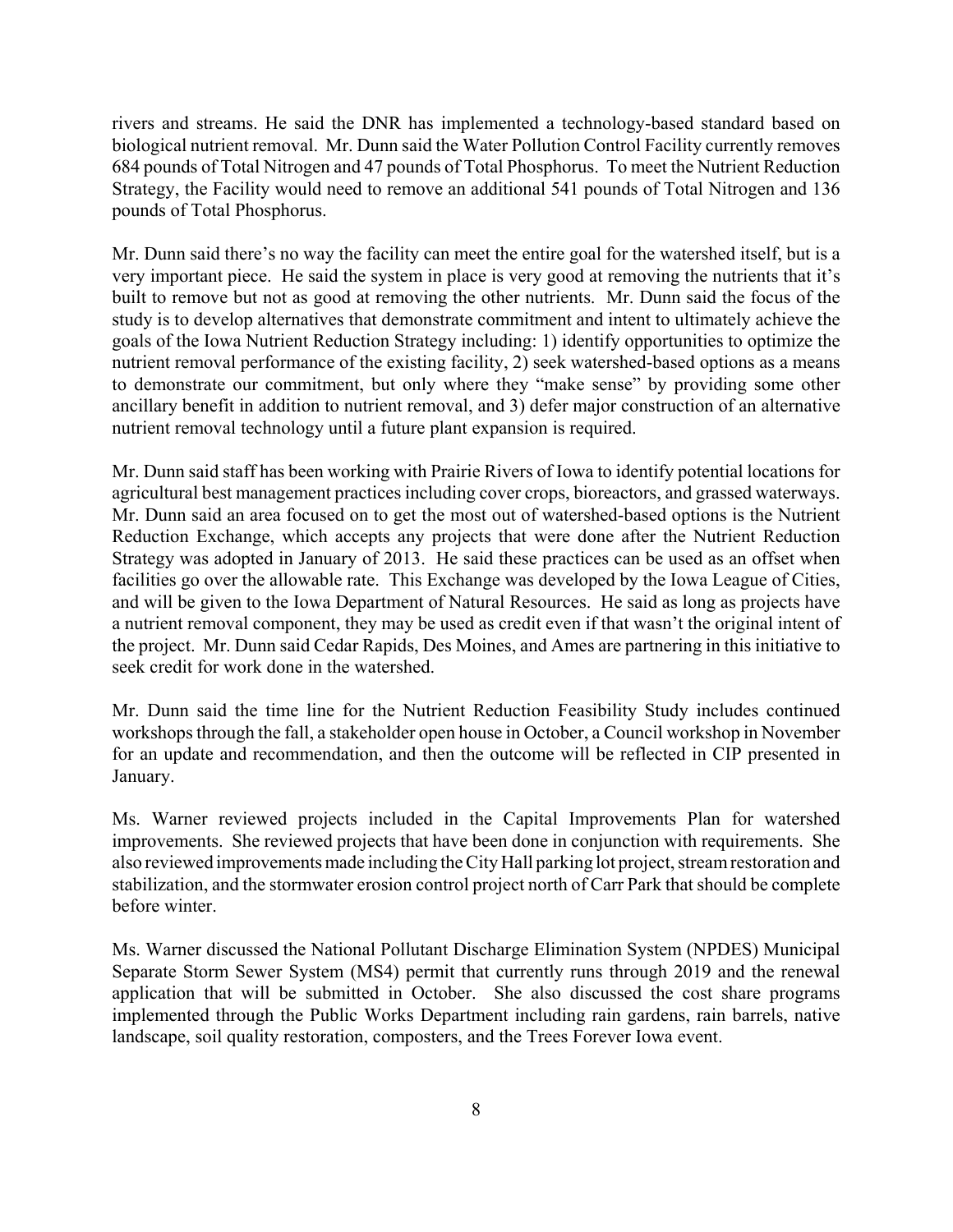Ms. Beatty-Hansen asked why the City contributes more phosphorus than rural areas. Mr. Dunn said soaps and detergents contribute a large amount of phosphorus. Ms. Beatty-Hansen discussed possible education regarding soaps and detergents. Ms. Warner said fertilizer is a large contributor for streams, and education continues on that. Mr. Gartin referenced the requirement in conservation subdivisions on fertilizers. Ms. Beatty-Hansen asked when a new Water Pollution Control Facility would be needed. Mr. Dunn said at the rate of growth as seen in the past, a new facility will be needed in about 15-20 years, but if a large industrial customer is added, that would shorten the estimate. Mr. Martin asked about replacing technology at the current facility. Mr. Dunn said new technology would provide well for the previous requirements in addition to the new requirements.

Ms. Betcher asked how the City is using the Story County Watershed Assessment. Ms. Warner said on August 27, 2018 a new stormwater resource analyst will be starting, and then that report will be reviewed and priorities will be made. Ms. Betcher said Council received a report from the City Manager on the farmland the City owns and the sustainable farming practices being done there. One of the suggestions Council had is that any farmland rented from the City would need buffer strips or cover crops. Mr. Gartin said he believes the Council asked City Attorney Mark Lambert to look into that. Mr. Dunn said in the lease for the 70+ acres owned along I-35 it is stated that cover crops must be installed by the tenant. Mr. Schainker said a memo was sent to Council regarding that request. Mr. Gartin said Council asked Mr. Lambert to add information on a buffer strip.

Moved by Betcher, seconded by Beatty-Hansen, to receive a memo from staff on the contract language in place for farm land rental agreements regarding requirements for best land management practices for the watershed.

Vote on Motion: 6-0. Motion carried unanimously.

Mr. Gartin referenced the E. coli levels shown during the presentation. He said he is not comfortable with the rates so far over the limit. It was noted that the heavy rain attributed to the increased levels.

Moved by Gartin, seconded by Beatty-Hansen, to receive a memo regarding the E. coli levels including trendlines and suggestions on what can be done. Vote on Motion: 6-0. Motion carried unanimously.

Mr. Gartin said Council put in place a monitoring protocol to check Ada Hayden every other year for water quality, and wonders if that is a sufficient sampling frequency. Mr. Gartin said he's very skeptical that people north of Ada Hayden are not following the fertilizer requirements. Ms. Bergman said that once every other year is not sufficient information to share with public because it is one small snapshot. Mr. Dunn said every 5-7 years, the water is monitored for two years and within those two years multiple tests are done at different depths in different places and tests are performed to monitor several nutrients to get a big picture of the health of the lake. Mr. Dunn said this was set up to draw correlations relating to development, and if development continues to increase, a more frequent schedule would be needed.

Ms. Beatty-Hansen asked what will happen if the request by Ames, Des Moines, and Cedar Rapids isn't approved. Mr. Dunn said some communities have been told to try again by submitting another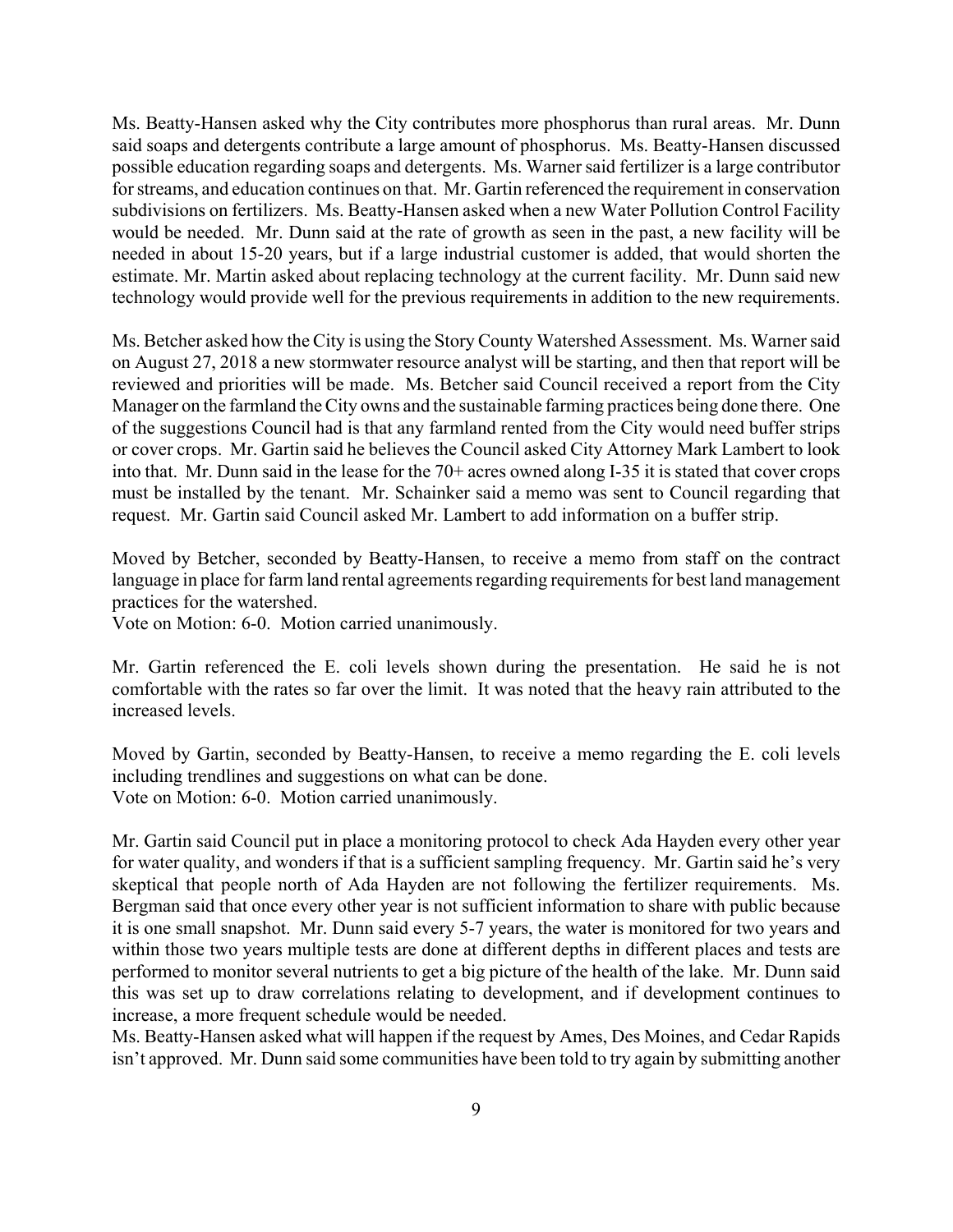proposal.

Ms. Warner asked how often City Council would like updated about watershed activities and progress. Mr. Gartin said he suggests an update once per year and in a meeting format. Ms. Betcher said she would like to know how the City of Ames fits into the Story County watershed before a year goes by.

Moved by Beatty-Hansen, seconded by Gartin, that Council be updated once annually, at minimum, at a Council meeting on watershed activities.

Vote on Motion: 6-0. Motion carried unanimously.

Moved by Betcher, seconded by Beatty-Hansen, that staff provide a written report on how Ames fits into the Story County Watershed Assessment and what the City's action steps will be by the end of 2018.

Vote on Motion: 6-0. Motion carried unanimously.

Ms. Warner asked about City representation on the two Watershed Management Authority boards.

Moved by Gartin, seconded by Martin, to appoint a Council member to the Squaw Creek Watershed Management Authority and the Headwaters of South Skunk River Watershed Authority, and name Bronwyn Beatty-Hansen as the first Council member to serve. Vote on Motion: 6-0. Motion approved unanimously.

Mayor Haila asked about the red tide in the Gulf of Mexico. He said millions of fish have died, and wondered the reason. Mr. Dunn said hypoxia, or low oxygen levels, is to blame.

## **DISPOSITION OF COMMUNICATIONS TO COUNCIL:**

Ms. Betcher said an email from Ames Main Street Cindy Hicks was received regarding funding for a Smithsonian traveling exhibit. It was discussed that this item will be added to the Consent section of the August 28, 2018 Council Agenda.

Moved by Betcher, seconded by Beatty-Hansen to place this item on the consent portion of the agenda for August 28, 2018.

Vote on Motion: 6-0. Motion carried unanimously.

## **COUNCIL COMMENTS:**

Ms. Beatty-Hansen said Welcome Fest will be at 5:30 p.m. on Wednesday, August 22 at the ISU Memorial Union.

Mr. Gartin welcomed ISU students back to Ames.

Ms. Hoskins said she's excited to be back in Ames.

Mr. Martin said there is a 4:00 p.m. at Campustown Courty